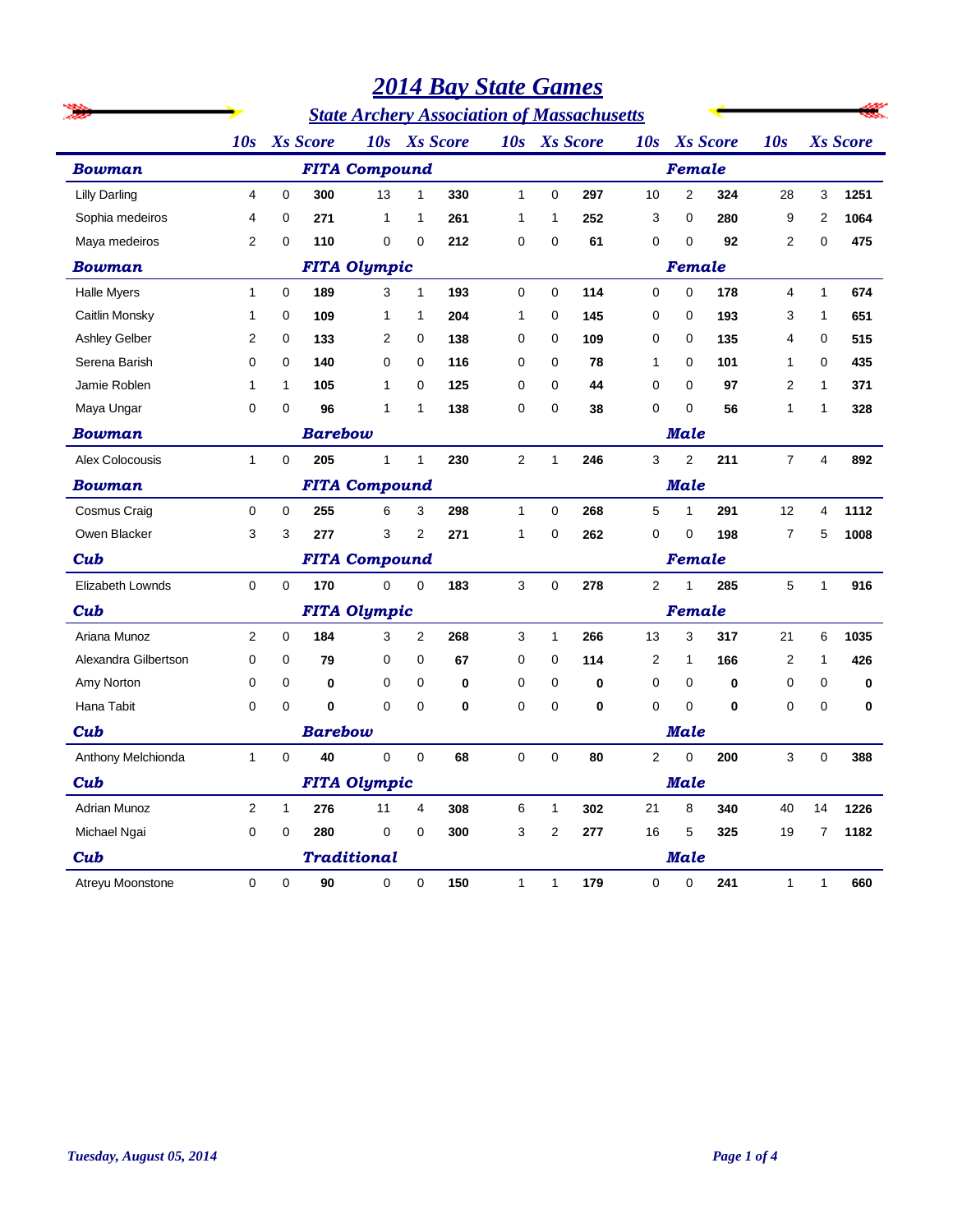|                        |              |                |                 |                      |              |                 | <b>2014 Bay State Games</b>                       |          |                 |     |                |                 |                |                |                 |
|------------------------|--------------|----------------|-----------------|----------------------|--------------|-----------------|---------------------------------------------------|----------|-----------------|-----|----------------|-----------------|----------------|----------------|-----------------|
|                        |              |                |                 |                      |              |                 | <b>State Archery Association of Massachusetts</b> |          |                 |     |                |                 |                |                |                 |
|                        | 10s          |                | <b>Xs</b> Score | 10s                  |              | <b>Xs</b> Score | 10s                                               |          | <b>Xs</b> Score | 10s |                | <b>Xs</b> Score | 10s            |                | <b>Xs</b> Score |
| Cadet                  |              |                |                 | <b>FITA Compound</b> |              |                 |                                                   |          |                 |     | Female         |                 |                |                |                 |
| Sarah Gianos           | 0            | $\Omega$       | 332             | $\Omega$             | $\Omega$     | 332             | 16                                                | 4        | 330             | 21  | 11             | 343             | 37             | 15             | 1337            |
| Kaitlyn Chretien       | 0            | 0              | 0               | 0                    | 0            | $\bf{0}$        | 24                                                | 15       | 345             | 19  | 9              | 342             | 43             | 24             | 687             |
| Cadet                  |              |                |                 | <b>FITA Olympic</b>  |              |                 |                                                   |          |                 |     | Female         |                 |                |                |                 |
| Elise Cracco           | $\Omega$     | 0              | 201             | $\Omega$             | $\Omega$     | 207             | $\overline{2}$                                    | 1        | 217             | 0   | 0              | 259             | $\overline{2}$ | $\mathbf{1}$   | 884             |
| Nina Kosowsky          | $\Omega$     | $\Omega$       | 123             | 0                    | 0            | 225             | $\overline{2}$                                    | 1        | 200             | 5   | 0              | 240             | 7              | 1              | 788             |
| Payton Bartos          | 0            | 0              | 89              | 0                    | $\Omega$     | 185             | 2                                                 | 0        | 135             | 2   | 1              | 211             | 4              | 1              | 620             |
| Katelin Hogan-Hines    | 0            | 0              | 38              | 0                    | 0            | 149             | 0                                                 | 0        | 71              | 0   | 0              | 237             | 0              | 0              | 495             |
| Cadet                  |              |                |                 | <b>FITA Compound</b> |              |                 | <b>Male</b>                                       |          |                 |     |                |                 |                |                |                 |
| Jonathan Hughes        | 2            | 0              | 306             | $\overline{7}$       | 3            | 309             | 5                                                 | 1        | 310             | 13  | 8              | 330             | 27             | 12             | 1255            |
| Daniel Alicandro       | $\Omega$     | $\Omega$       | 283             | 0                    | $\Omega$     | 295             | 8                                                 | 2        | 303             | 10  | 4              | 316             | 18             | 6              | 1197            |
| Cadet                  |              |                |                 | <b>FITA Olympic</b>  |              |                 |                                                   |          |                 |     | <b>Male</b>    |                 |                |                |                 |
| <b>Tim McGuire</b>     | 0            | $\Omega$       | 227             | 0                    | $\Omega$     | 284             | 3                                                 | 1        | 257             | 10  | 3              | 305             | 13             | 4              | 1073            |
| Johann Johnson         | 0            | 0              | 0               | 0                    | 0            | 0               | 0                                                 | 0        | 0               | 0   | 0              | 0               | 0              | 0              | 0               |
| <b>Junior</b>          |              |                |                 | <b>FITA Olympic</b>  |              |                 |                                                   |          |                 |     | Female         |                 |                |                |                 |
| Ellen Spence           | $\mathbf{1}$ | $\Omega$       | 146             | $\overline{2}$       | $\mathbf{1}$ | 218             | $\mathbf 0$                                       | $\Omega$ | 190             | 4   | 1              | 247             | $\overline{7}$ | $\overline{2}$ | 801             |
| <b>Hannah Smith</b>    | 0            | $\Omega$       | 0               | $\mathbf{0}$         | $\Omega$     | $\bf{0}$        | $\Omega$                                          | $\Omega$ | 0               | 0   | $\Omega$       | 0               | $\mathbf 0$    | 0              | 0               |
| <b>Junior</b>          |              |                |                 | <b>FITA Compound</b> |              |                 |                                                   |          |                 |     | <b>Male</b>    |                 |                |                |                 |
| <b>William Buckley</b> | 4            | $\overline{2}$ | 292             | 4                    | $\Omega$     | 306             | $\overline{7}$                                    | $\Omega$ | 293             | 17  | $\overline{7}$ | 341             | 32             | 9              | 1232            |
| <b>Junior</b>          |              |                |                 | <b>FITA Olympic</b>  |              |                 |                                                   |          |                 |     | <b>Male</b>    |                 |                |                |                 |
| John Pooley III        | $\Omega$     | 0              | 176             | 2                    | $\Omega$     | 279             | 3                                                 | 1        | 294             | 12  | 5              | 310             | 17             | 6              | 1059            |
| Jonathan Schoeller     | $\Omega$     | 0              | 105             | $\overline{2}$       | $\Omega$     | 200             | 1                                                 | 0        | 209             | 10  | 3              | 318             | 13             | 3              | 832             |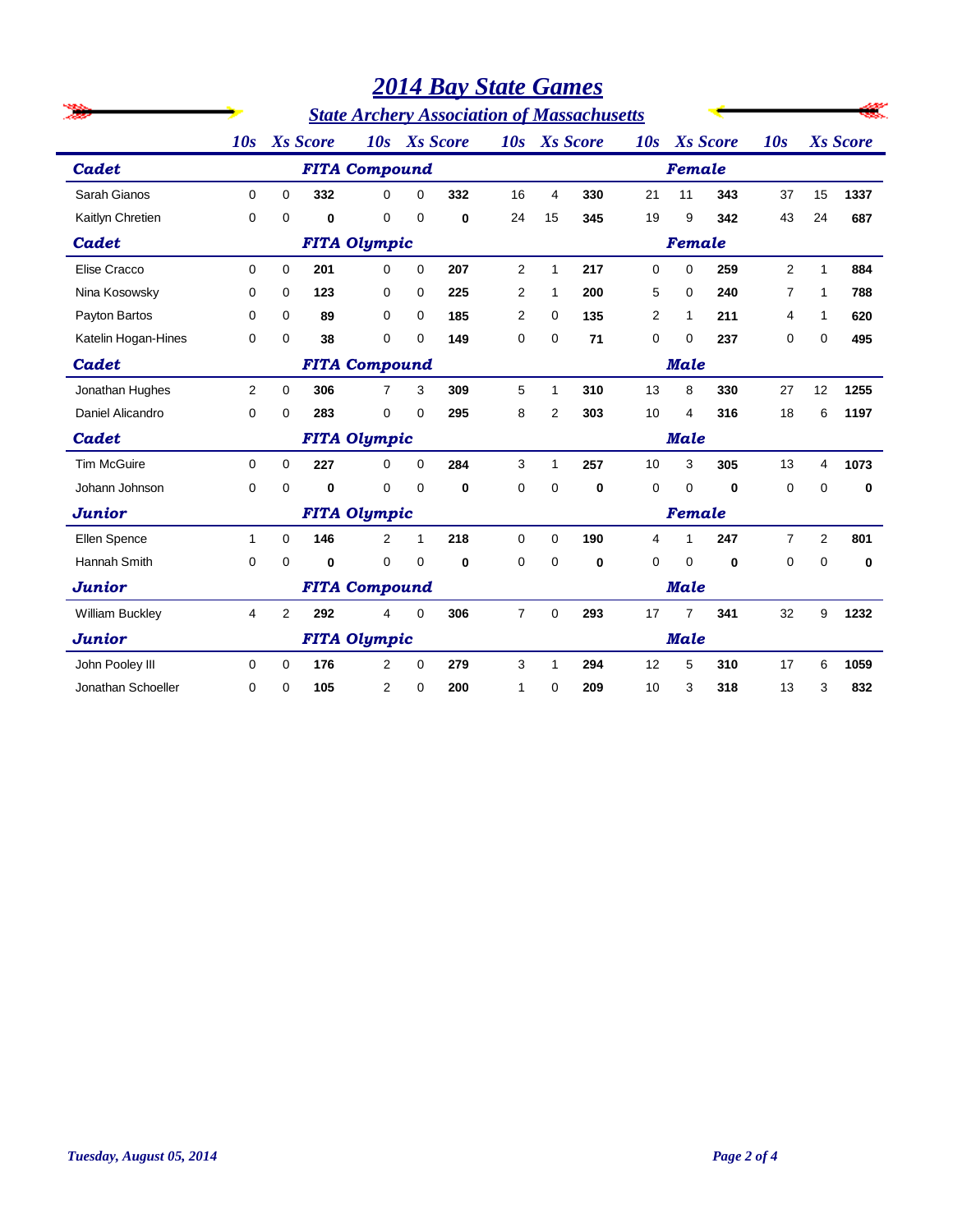|                         |                      |                                                                                                                                                                                                                                                                                                                                                                                                                                                                                                                                                                                                                                                                                                       |                 |                                                   |                |                 | <b>2014 Bay State Games</b> |              |                 |                |                |                 |              |              |                 |  |  |  |
|-------------------------|----------------------|-------------------------------------------------------------------------------------------------------------------------------------------------------------------------------------------------------------------------------------------------------------------------------------------------------------------------------------------------------------------------------------------------------------------------------------------------------------------------------------------------------------------------------------------------------------------------------------------------------------------------------------------------------------------------------------------------------|-----------------|---------------------------------------------------|----------------|-----------------|-----------------------------|--------------|-----------------|----------------|----------------|-----------------|--------------|--------------|-----------------|--|--|--|
|                         |                      |                                                                                                                                                                                                                                                                                                                                                                                                                                                                                                                                                                                                                                                                                                       |                 | <b>State Archery Association of Massachusetts</b> |                |                 |                             |              |                 |                |                |                 |              |              |                 |  |  |  |
|                         | 10s                  |                                                                                                                                                                                                                                                                                                                                                                                                                                                                                                                                                                                                                                                                                                       | <b>Xs</b> Score | 10s                                               |                | <b>Xs</b> Score | 10s                         |              | <b>Xs</b> Score | 10s            |                | <b>Xs</b> Score | 10s          |              | <b>Xs</b> Score |  |  |  |
| <b>Senior</b>           | <b>FITA Compound</b> |                                                                                                                                                                                                                                                                                                                                                                                                                                                                                                                                                                                                                                                                                                       |                 |                                                   |                |                 |                             |              |                 | Female         |                |                 |              |              |                 |  |  |  |
| <b>Heidi Miller</b>     | 8                    | $\overline{2}$                                                                                                                                                                                                                                                                                                                                                                                                                                                                                                                                                                                                                                                                                        | 296             | $\overline{7}$                                    | $\mathbf{1}$   | 304             | $\overline{7}$              | $\mathbf{1}$ | 281             | 15             | 8              | 326             | 37           | 12           | 1207            |  |  |  |
| Maryanne Spence         | 0                    | 0                                                                                                                                                                                                                                                                                                                                                                                                                                                                                                                                                                                                                                                                                                     | 169             | 3                                                 | $\mathbf{1}$   | 268             | 4                           | $\mathbf 0$  | 245             | 4              | 0              | 285             | 11           | $\mathbf{1}$ | 967             |  |  |  |
| <b>Senior</b>           |                      |                                                                                                                                                                                                                                                                                                                                                                                                                                                                                                                                                                                                                                                                                                       |                 | <b>FITA Olympic</b>                               |                |                 |                             |              |                 |                | Female         |                 |              |              |                 |  |  |  |
| Lucy Archer             | 0                    | 0                                                                                                                                                                                                                                                                                                                                                                                                                                                                                                                                                                                                                                                                                                     | 199             | $\overline{2}$                                    | $\overline{2}$ | 244             | $\mathbf{1}$                | $\mathbf 0$  | 217             | 3              | 1              | 304             | 6            | 3            | 964             |  |  |  |
| Siobhan Droney          | 0                    | 0                                                                                                                                                                                                                                                                                                                                                                                                                                                                                                                                                                                                                                                                                                     | 0               | 0                                                 | $\Omega$       | $\bf{0}$        | $\mathbf 0$                 | 0            | $\bf{0}$        | 0              | 0              | $\bf{0}$        | 0            | $\mathbf 0$  | $\bf{0}$        |  |  |  |
| <b>Senior</b>           |                      |                                                                                                                                                                                                                                                                                                                                                                                                                                                                                                                                                                                                                                                                                                       |                 |                                                   |                |                 | <b>Male</b>                 |              |                 |                |                |                 |              |              |                 |  |  |  |
| Zachary Mello           | 0                    | 0                                                                                                                                                                                                                                                                                                                                                                                                                                                                                                                                                                                                                                                                                                     | 156             | $\mathbf 0$                                       | 0              | 154             | $\mathbf 0$                 | $\mathbf 0$  | 157             | $\mathbf 0$    | 0              | 171             | 0            | 0            | 638             |  |  |  |
| <b>Andrew DelPrete</b>  | 6                    | 5                                                                                                                                                                                                                                                                                                                                                                                                                                                                                                                                                                                                                                                                                                     | 148             | 11                                                | $\Omega$       | 152             | 3                           | 1            | 143             | 7              | $\overline{7}$ | 156             | 27           | 13           | 599             |  |  |  |
| Tom Souza               | 0                    | $\Omega$                                                                                                                                                                                                                                                                                                                                                                                                                                                                                                                                                                                                                                                                                              | 143             | $\mathbf 0$                                       | $\Omega$       | 135             | 0                           | 0            | 154             | 0              | 0              | 154             | $\mathbf 0$  | 0            | 586             |  |  |  |
| <b>Senior</b>           |                      | <b>Compound Release</b><br><b>FITA Compound</b><br>Male<br>9<br>$\overline{2}$<br>12<br>$\overline{7}$<br>24<br>$\overline{7}$<br>302<br>6<br>326<br>15<br>328<br>347<br>60<br>3<br>8<br>3<br>1<br>294<br>319<br>13<br>13<br>326<br>27<br>14<br>51<br>340<br>7<br>$\overline{7}$<br>5<br>3<br>297<br>323<br>8<br>$\overline{4}$<br>317<br>21<br>6<br>342<br>43<br>0<br>0<br>0<br>0<br>$\bf{0}$<br>22<br>13<br>344<br>32<br>20<br>356<br>54<br>0<br><b>FITA Olympic</b><br>Male<br>2<br>239<br>$\overline{2}$<br>$\Omega$<br>269<br>8<br>$\overline{2}$<br>271<br>$\overline{2}$<br>315<br>23<br>1<br>11<br>155<br>5<br>$\overline{2}$<br>3<br>0<br>$\Omega$<br>247<br>258<br>8<br>305<br>15<br>1<br>1 |                 |                                                   |                |                 |                             |              |                 |                |                |                 |              |              |                 |  |  |  |
| <b>Timothy Hervieux</b> |                      |                                                                                                                                                                                                                                                                                                                                                                                                                                                                                                                                                                                                                                                                                                       |                 |                                                   |                |                 |                             |              |                 |                |                |                 |              | 22           | 1303            |  |  |  |
| Kevin Hebert            |                      |                                                                                                                                                                                                                                                                                                                                                                                                                                                                                                                                                                                                                                                                                                       |                 |                                                   |                |                 |                             |              |                 |                |                |                 |              | 31           | 1279            |  |  |  |
| James Miller            |                      |                                                                                                                                                                                                                                                                                                                                                                                                                                                                                                                                                                                                                                                                                                       |                 |                                                   |                |                 |                             |              |                 |                |                |                 |              | 18           | 1279            |  |  |  |
| Kevin Turmel            |                      |                                                                                                                                                                                                                                                                                                                                                                                                                                                                                                                                                                                                                                                                                                       |                 |                                                   |                |                 |                             |              |                 |                |                |                 |              | 33           | 700             |  |  |  |
| <b>Senior</b>           |                      |                                                                                                                                                                                                                                                                                                                                                                                                                                                                                                                                                                                                                                                                                                       |                 |                                                   |                |                 |                             |              |                 |                |                |                 |              |              |                 |  |  |  |
| <b>Warren Sweatt</b>    |                      |                                                                                                                                                                                                                                                                                                                                                                                                                                                                                                                                                                                                                                                                                                       |                 |                                                   |                |                 |                             |              |                 |                |                |                 |              | 5            | 1094            |  |  |  |
| Carl Gladstone          |                      |                                                                                                                                                                                                                                                                                                                                                                                                                                                                                                                                                                                                                                                                                                       |                 |                                                   |                |                 |                             |              |                 |                |                |                 |              | 5            | 965             |  |  |  |
| Ken Yeoh                | 0                    | 0                                                                                                                                                                                                                                                                                                                                                                                                                                                                                                                                                                                                                                                                                                     | 152             | 3                                                 | 1              | 250             | 3                           | 1            | 239             | $\overline{7}$ | 3              | 303             | 13           | 5            | 944             |  |  |  |
| <b>Masters 50</b>       |                      |                                                                                                                                                                                                                                                                                                                                                                                                                                                                                                                                                                                                                                                                                                       | <b>Barebow</b>  |                                                   |                |                 |                             |              |                 |                | Female         |                 |              |              |                 |  |  |  |
| Joan Pooley             | 0                    | 0                                                                                                                                                                                                                                                                                                                                                                                                                                                                                                                                                                                                                                                                                                     | 52              | $\mathbf 0$                                       | 0              | 129             | $\mathbf 0$                 | $\mathbf 0$  | 201             | $\mathbf{1}$   | 0              | 238             | $\mathbf{1}$ | $\mathbf 0$  | 620             |  |  |  |
| Masters 50              |                      |                                                                                                                                                                                                                                                                                                                                                                                                                                                                                                                                                                                                                                                                                                       |                 | <b>Compound Release</b>                           |                |                 | Female                      |              |                 |                |                |                 |              |              |                 |  |  |  |
| <b>Bonnie Beaulieu</b>  | 6                    | 6                                                                                                                                                                                                                                                                                                                                                                                                                                                                                                                                                                                                                                                                                                     | 154             | $\overline{7}$                                    | $\overline{7}$ | 157             | 12                          | 6            | 161             | 14             | 5              | 163             | 39           | 24           | 635             |  |  |  |
| Masters 50              |                      |                                                                                                                                                                                                                                                                                                                                                                                                                                                                                                                                                                                                                                                                                                       | <b>Barebow</b>  |                                                   |                |                 |                             |              |                 |                | Male           |                 |              |              |                 |  |  |  |
| <b>Trevor Powdrell</b>  | $\overline{2}$       | 0                                                                                                                                                                                                                                                                                                                                                                                                                                                                                                                                                                                                                                                                                                     | 223             | $\overline{2}$                                    | 0              | 228             | $\overline{2}$              | 1            | 178             | 3              | $\mathbf{1}$   | 250             | 9            | $\mathbf{2}$ | 879             |  |  |  |
| Masters 50              |                      |                                                                                                                                                                                                                                                                                                                                                                                                                                                                                                                                                                                                                                                                                                       |                 | <b>FITA Compound</b>                              |                |                 |                             |              |                 |                | Male           |                 |              |              |                 |  |  |  |
| <b>Robert Beaulieu</b>  | $\overline{7}$       | 1                                                                                                                                                                                                                                                                                                                                                                                                                                                                                                                                                                                                                                                                                                     | 316             | 13                                                | 5              | 330             | 9                           | 3            | 319             | 18             | 9              | 339             | 47           | 18           | 1304            |  |  |  |
| Raymond Hunt            | 4                    | 0                                                                                                                                                                                                                                                                                                                                                                                                                                                                                                                                                                                                                                                                                                     | 277             | 5                                                 | $\mathbf{1}$   | 297             | 1                           | 0            | 297             | 13             | 4              | 322             | 23           | 5            | 1193            |  |  |  |
|                         |                      |                                                                                                                                                                                                                                                                                                                                                                                                                                                                                                                                                                                                                                                                                                       |                 |                                                   |                |                 |                             |              |                 |                |                |                 |              |              |                 |  |  |  |